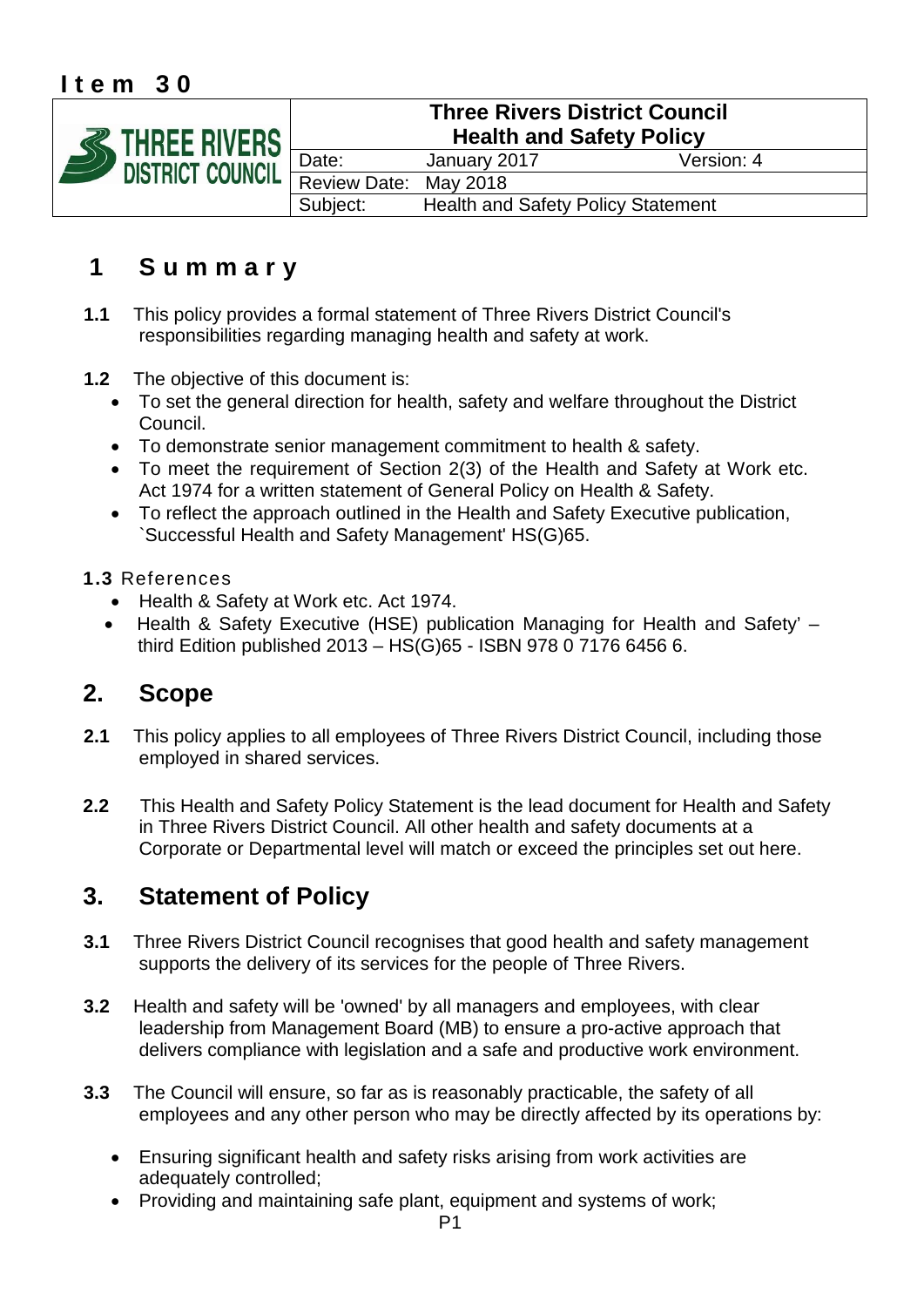- Managing and maintaining a safe and healthy working environment;
- Ensuring that employees receive appropriate training, and are competent to carry out their designated responsibilities;
- Providing sufficient information, instruction and supervision to enable all employees to avoid hazards and contribute positively to their own health and safety at work;
- Involving employees in health and safety decisions through consultation and cooperation.
- 3.4 The Council will maintain appropriate health and safety management systems, arrangements and organisational structures, monitoring and reviewing its performance against the HSE's model "Successful Health and Safety Management" (HS(G) 65).
- **3.5** Without detracting from the primary responsibility of managers and supervisors for ensuring safe conditions of work, the Council will provide competent technical advice on health and safety matters where this is necessary, in order to assist line management in its task.
- **3.6** All employees have duties under the Health and Safety at Work etc. Act 1974 and must actively support the Council's efforts to take reasonable care of their own safety and that of others who may be affected by their actions at work. Failure to observe these duties could result in TRDC disciplinary action in line with the Disciplinary Policy.
- **3.7** The Council will provide and maintain machinery for joint consultation on health and safety matters and will co-operate with safety representatives appointed by recognised trade unions. Consultation will be implemented through the auspices of the Risk Management Group, Local Liaison Committee and at local level.
- **3.8** Managers are responsible for ensuring that processes are in place for consultation with either Trade Union health and safety representatives or, where no such representative is in place, directly with the employees or other duly elected representatives.
- **3.9** The Council expects similar health and safety standards and support in meeting its responsibilities from contractors and partner organisations and will work with them to promote best practice.

## **4. Responsibilities**

### **4.1 Elected Members**

As a corporate body elected members have collective health and safety responsibilities and will ensure that suitable resources and strategic direction are available to discharge the Council's responsibilities.

- **4.2 The Chief Executive** has overall responsibility for health and safety throughout Three Rivers District Council and for ensuring that the objectives of this health and safety policy are implemented.
- **4.3 The Head of Shared Services HR,** as the Management Board (MB) champion for Health and Safety, will ensure that MB: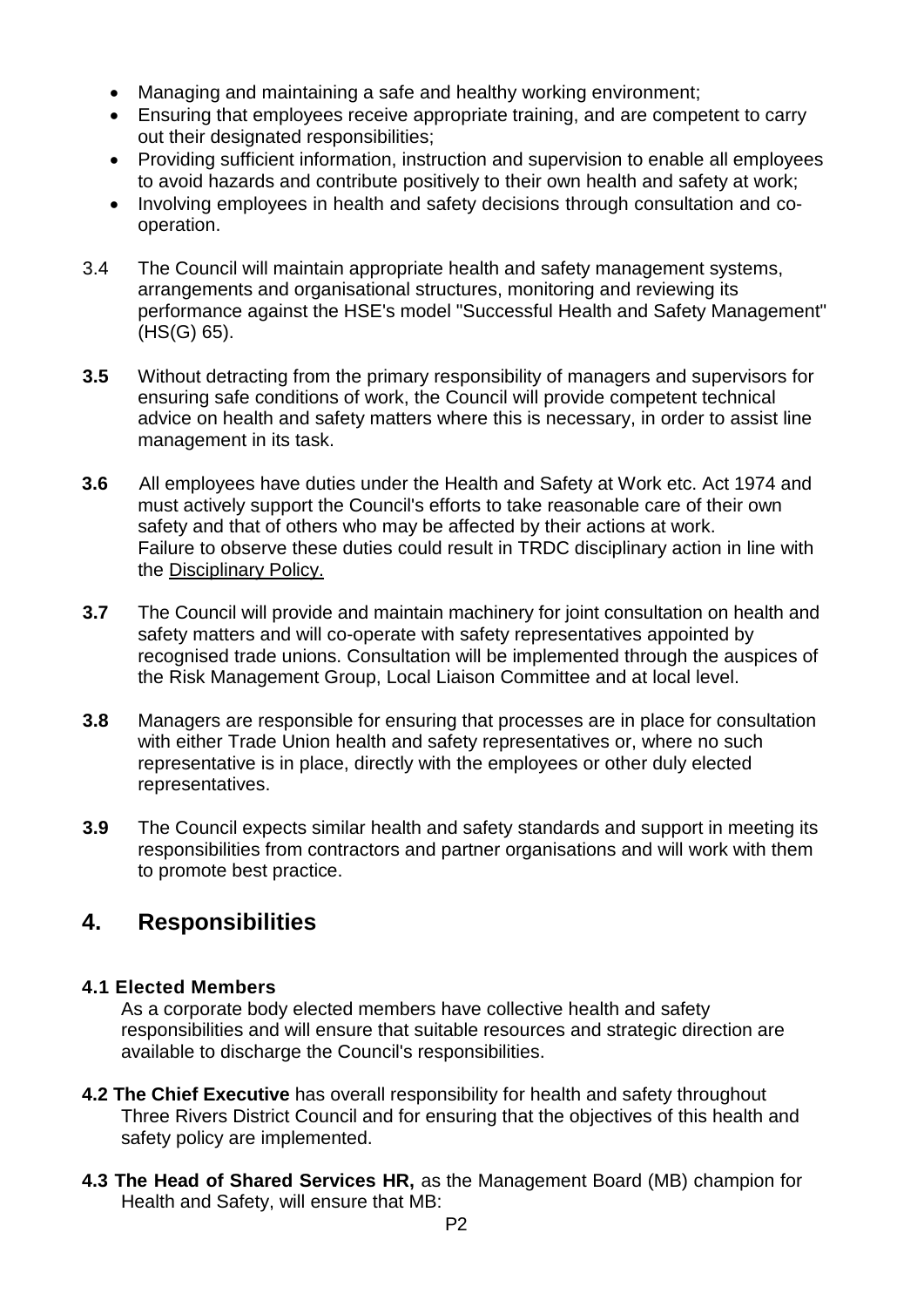- Provide health and safety leadership focussed on the management of significant risk.
- Decisions reflect health and safety intentions as articulated in this policy.
- Monitor the overall performance of the Council's health and safety management systems and are kept informed of, and alert to, relevant health and safety issues.

This role is intended to facilitate and promote health and safety at Director level. Its function does not alter or diminish the legal responsibilities held by the Chief Executive and Directors / Heads of Services.

**4.4 Directors /Heads of Services** are responsible for the implementation of health and safety policy and ensuring robust health and safety management systems within their Departments.

#### **Departmental Management Teams** shall ensure that:

- Sufficient resources are allocated to meet health and safety obligations throughout the department.
- Departmental health and safety performance is subject to regular monitoring and review.
- Staff are involved and consulted on relevant health and safety matters in good time and ensure that their views are considered.
- All levels of management under their control know and accept their individual responsibilities regarding health and safety and that health and safety training programmes are in place and monitored.
- Where Departmental health and safety documentation is developed that these meet, as a minimum, the requirements of the law, as well as corporate policies and standards.
- **4.5 Managers** are responsible for implementing this policy in their areas of activity. Health and safety matters shall be given due consideration with other service commitments and form an integral part of their activities.
- **4.6 All Employees<sup>l</sup> ,** including those with managerial responsibilities, have a responsibility to:
	- Familiarise themselves and comply with the contents of this policy and all those policies, procedures and risk assessments that relate to their work.
	- Work with due regard for the health and safety of themselves and others and not to misuse or interfere with anything provided in the interests of health, safety and welfare.
	- Co-operate with and support managers in meeting their health and safety responsibilities.

<sup>1</sup> For the terms and reference of the District Council's health and safety policy the definition of employee will include volunteers, students on work experience and temporary workers.